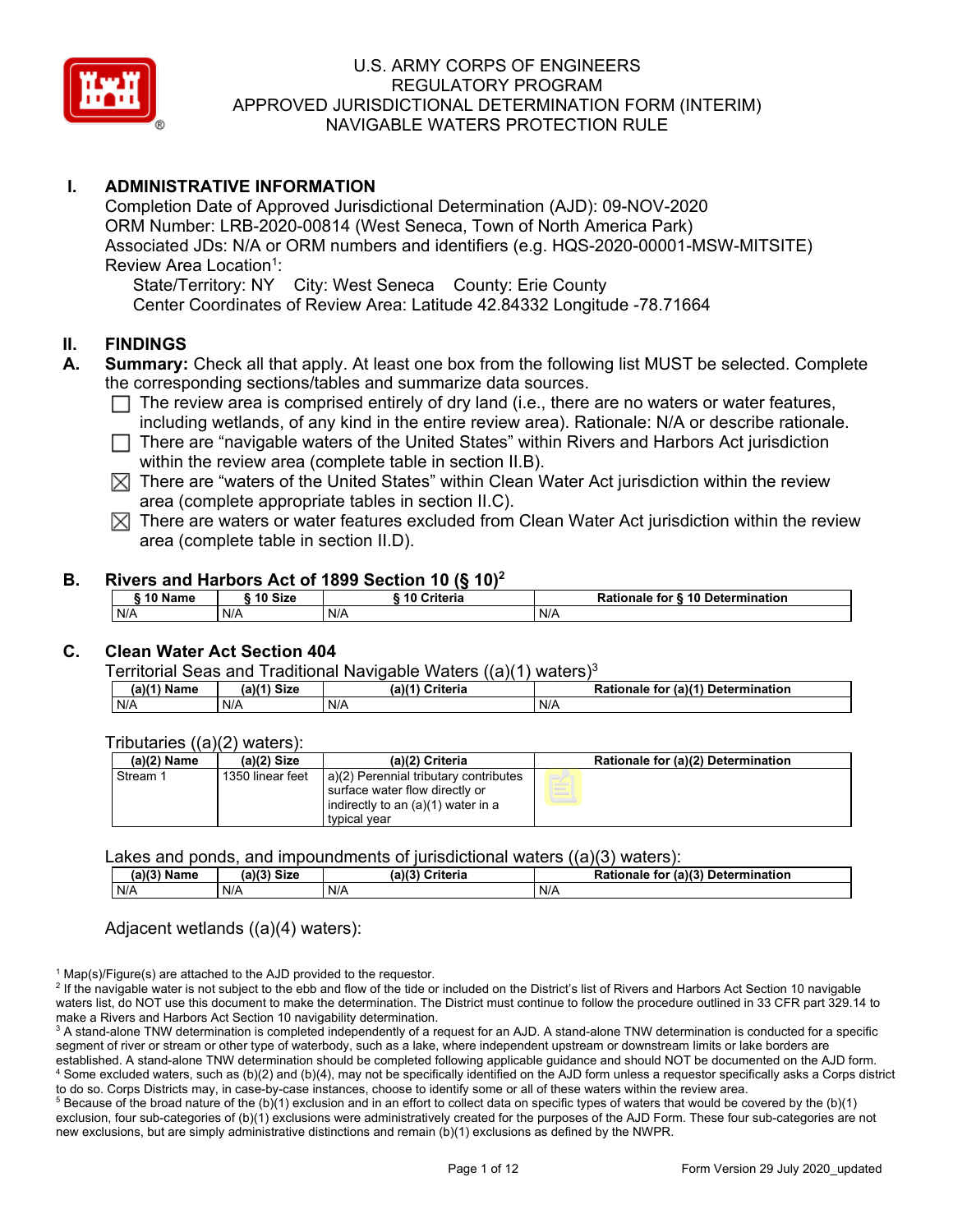

| $(a)(4)$ Name | $(a)(4)$ Size | (a)(4) Criteria                           | Rationale for (a)(4) Determination                    |
|---------------|---------------|-------------------------------------------|-------------------------------------------------------|
| Wetland 12    | .58 acres     | $(a)(4)$ Wetland abuts an $(a)(1)-(a)(3)$ | Wetland 12, 1.58 acres, is a PSS located in the       |
|               |               | water                                     | Northwest area of the delineated parcel. The wetland  |
|               |               |                                           | continues offsite and directly abuts Seneca Creek, an |
|               |               |                                           | A(2) waters.                                          |

# **D. Excluded Waters or Features**

#### Excluded waters  $((b)(1) - (b)(12))^4$ :

| $\sim$                             |                                    | (2)                                                                                        |                                                                                                                                                                                                                                                                                                                                                                                                                                                                                                                                                                                                                                                                                                                                                                                                                                                                                                                                                                                                                                                                                                                                                                                                                                                                                                                                                                                                                                                                                                                                                                                              |
|------------------------------------|------------------------------------|--------------------------------------------------------------------------------------------|----------------------------------------------------------------------------------------------------------------------------------------------------------------------------------------------------------------------------------------------------------------------------------------------------------------------------------------------------------------------------------------------------------------------------------------------------------------------------------------------------------------------------------------------------------------------------------------------------------------------------------------------------------------------------------------------------------------------------------------------------------------------------------------------------------------------------------------------------------------------------------------------------------------------------------------------------------------------------------------------------------------------------------------------------------------------------------------------------------------------------------------------------------------------------------------------------------------------------------------------------------------------------------------------------------------------------------------------------------------------------------------------------------------------------------------------------------------------------------------------------------------------------------------------------------------------------------------------|
| <b>Exclusion Name</b><br>Wetland 1 | <b>Exclusion Size</b><br>0.1 acres | Exclusion <sup>5</sup><br>(b)(1) Non-adjacent wetland                                      | <b>Rationale for Exclusion Determination</b><br>In the delineation report, it states Wetland 1 is a<br>scrub/shrub pocket in the Southeast corner of the site.<br>The soils are mapped potentially hydric.<br>Vegetation found within this wetland is a mix of non-<br>hydric and hydrophtic vegetation. A review of aerial<br>imagery and other in-house resources show no<br>drainage patterns coming or going from wetland 1. This<br>was confirmed during the site visit. Wetland 1 is more<br>than 250 linear feet from an A(2) waters, Unnamed<br>Tributary to Buffalo Creek to the East. No A(1)-A(3)<br>waters were identified directly abutting Wetland 1<br>during the site visit or an in-house review of aerial<br>imagery, topo maps, the NYSDEC environmental<br>resource or USFWS Wetland mapper. The wetland is a<br>shallow surface concave depression that collects water<br>and holds it long enough to provide wetland<br>characteristics but does not drain to A $(1) - A(3)$<br>waters. No natural or artificial barriers between Wetland<br>1 and $A(1) - A(3)$ waters were found during the site<br>visit. The wetland is not inundated by an $A(1) - A(3)$<br>waters. Also, the NRCS/USDA Web Soil Survey "Flood<br>Frequency Class" rating is "none" which means,<br>"flooding is not probable. The chance of flooding is<br>nearly 0 percent in any year". All resources reviewed<br>support the determination that Wetland 1 doesn't<br>directly abut an $A(1)-A(3)$ waters, is not separated from<br>an $A(1)$ - $A(3)$ waters by a natural or man-made feature |
| Stream 2                           | 198 linear feet                    | (b)(3) Ephemeral feature, including<br>an ephemeral stream, swale, gully,<br>rill, or pool | and is not adjacent to an A(1)-A(3) waters.<br>During the site visit, it was observed Stream 2 wasn't a<br>stream as it had no defined bed or banks. The feature<br>resembled more of a deer path then a stream, swale or<br>pool. There was no water within the feature and the<br>soils were not saturated. Although a review of aerial<br>imagery and in-house resources, NRCS/USDA Web<br>Soil Survey, USFWS Wetland Mapper and NYSDEC<br>Environmental Resource Mapper, appear to indicate a<br>drainage feature, field observations didn't confirm this<br>as mentioned above it is a deer path. Also, the<br>NRCS/USDA Web Soil Survey "Flood Frequency<br>Class" rating is "none" which means, "flooding is not<br>probable. The chance of flooding is nearly 0 percent in<br>any year".                                                                                                                                                                                                                                                                                                                                                                                                                                                                                                                                                                                                                                                                                                                                                                                             |
| Wetland 10                         | $0.66$ acres                       | (b)(1) Non-adjacent wetland                                                                | In the delineation report, it states Wetland 10 is a                                                                                                                                                                                                                                                                                                                                                                                                                                                                                                                                                                                                                                                                                                                                                                                                                                                                                                                                                                                                                                                                                                                                                                                                                                                                                                                                                                                                                                                                                                                                         |

 $1$  Map(s)/Figure(s) are attached to the AJD provided to the requestor.

<sup>2</sup> If the navigable water is not subject to the ebb and flow of the tide or included on the District's list of Rivers and Harbors Act Section 10 navigable waters list, do NOT use this document to make the determination. The District must continue to follow the procedure outlined in 33 CFR part 329.14 to make a Rivers and Harbors Act Section 10 navigability determination.

<sup>3</sup> A stand-alone TNW determination is completed independently of a request for an AJD. A stand-alone TNW determination is conducted for a specific segment of river or stream or other type of waterbody, such as a lake, where independent upstream or downstream limits or lake borders are established. A stand-alone TNW determination should be completed following applicable guidance and should NOT be documented on the AJD form. <sup>4</sup> Some excluded waters, such as (b)(2) and (b)(4), may not be specifically identified on the AJD form unless a requestor specifically asks a Corps district to do so. Corps Districts may, in case-by-case instances, choose to identify some or all of these waters within the review area.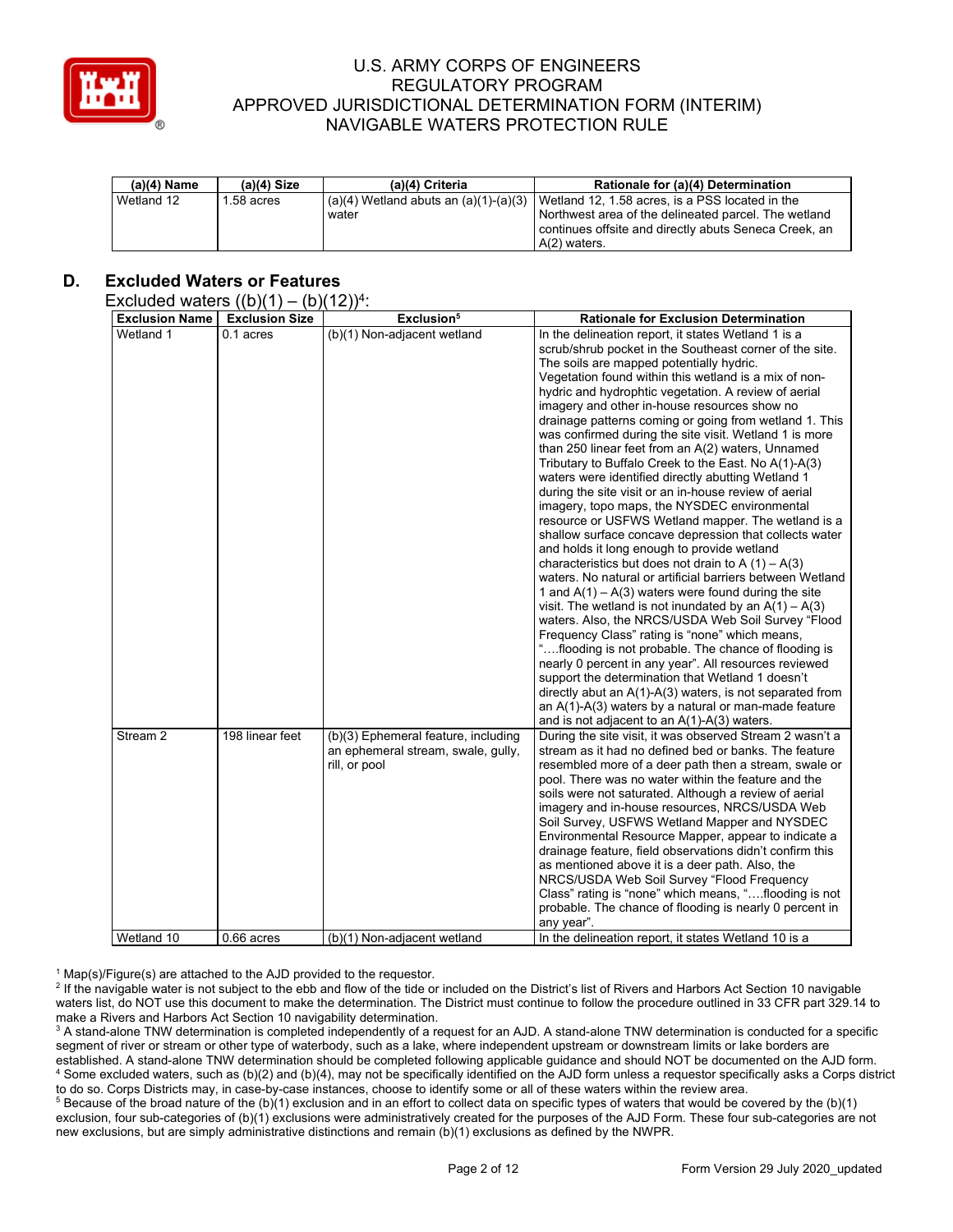

|            |            |                             | scrub/shrub pocket on the Western portion of the            |
|------------|------------|-----------------------------|-------------------------------------------------------------|
|            |            |                             | delineated parcel. The soils are mapped potentially         |
|            |            |                             | hydric. Vegetation found within this wetland is a mix of    |
|            |            |                             | non-hydric and hydrophtic vegetation. A review of aerial    |
|            |            |                             | imagery and other in-house resources showed a               |
|            |            |                             |                                                             |
|            |            |                             | drainage pattern going from Wetland 10 to the property      |
|            |            |                             | line, identified as Stream 2 in the delineation report.     |
|            |            |                             | However, field observations indicated the drainage          |
|            |            |                             | pattern to be a deer path with no bed, banks or ordinary    |
|            |            |                             | high water mark found. In addition, no other drainage       |
|            |            |                             | patterns or streams were observed within the vicinity of    |
|            |            |                             | Wetland 10. Wetland 10 is more than 725 linear feet         |
|            |            |                             | from an A(2) waters, Unnamed Tributary to Buffalo           |
|            |            |                             | Creek to the North, offsite of the delineated parcel. No    |
|            |            |                             | $A(1)-A(3)$ waters were identified directly abutting        |
|            |            |                             | Wetland 10 during the site visit or an in-house review of   |
|            |            |                             | aerial imagery, topo maps, the NYSDEC environmental         |
|            |            |                             | resource or USFWS Wetland mapper. The wetland is a          |
|            |            |                             | shallow surface concave depression that collects water      |
|            |            |                             | and holds it long enough to provide wetland                 |
|            |            |                             | characteristics but does not drain to A $(1) - A(3)$        |
|            |            |                             | waters. No natural or artificial barriers between Wetland   |
|            |            |                             | 10 and $A(1) - A(3)$ waters were found during the site      |
|            |            |                             |                                                             |
|            |            |                             | visit. The wetland is not inundated by an $A(1) - A(3)$     |
|            |            |                             | waters. Also, the NRCS/USDA Web Soil Survey "Flood          |
|            |            |                             | Frequency Class" rating is "none" which means,              |
|            |            |                             | "flooding is not probable. The chance of flooding is        |
|            |            |                             | nearly 0 percent in any year". All resources reviewed       |
|            |            |                             | support the determination that Wetland 10 doesn't           |
|            |            |                             | directly abut an $A(1)-A(3)$ waters, is not separated from  |
|            |            |                             | an $A(1)$ - $A(3)$ waters by a natural or man-made feature  |
|            |            |                             | and is not adjacent to an $A(1)-A(3)$ waters.               |
| Wetland 11 | 1.11 acres | (b)(1) Non-adjacent wetland | In the delineation report, it states Wetland 11 is a        |
|            |            |                             | scrub/shrub pocket towards the West property line. The      |
|            |            |                             | soils are mapped potentially hydric. Vegetation found       |
|            |            |                             | within this wetland is a mix of non-hydric and hydrophtic   |
|            |            |                             | vegetation. A review of aerial imagery and other in-        |
|            |            |                             | house resources show no drainage patterns coming or         |
|            |            |                             | going from wetland 11. This was confirmed during the        |
|            |            |                             | site visit. Wetland 11 is more than 625 linear feet from    |
|            |            |                             | an A(2) waters, Unnamed Tributary to Buffalo Creek to       |
|            |            |                             |                                                             |
|            |            |                             | the North, offsite of the delineated parcel. No $A(1)-A(3)$ |
|            |            |                             | waters were identified directly abutting Wetland 11         |
|            |            |                             | during the site visit or an in-house review of aerial       |
|            |            |                             | imagery, topo maps, the NYSDEC environmental                |
|            |            |                             | resource or USFWS Wetland mapper. The wetland is a          |
|            |            |                             | shallow surface concave depression that collects water      |
|            |            |                             | and holds it long enough to provide wetland                 |
|            |            |                             | characteristics but does not drain to A $(1) - A(3)$        |
|            |            |                             | waters. No natural or artificial barriers between Wetland   |
|            |            |                             | 11 and $A(1) - A(3)$ waters were found during the site      |
|            |            |                             | visit. The wetland is not inundated by an $A(1) - A(3)$     |
|            |            |                             | waters. Also, the NRCS/USDA Web Soil Survey "Flood          |

 $1$  Map(s)/Figure(s) are attached to the AJD provided to the requestor.

<sup>2</sup> If the navigable water is not subject to the ebb and flow of the tide or included on the District's list of Rivers and Harbors Act Section 10 navigable waters list, do NOT use this document to make the determination. The District must continue to follow the procedure outlined in 33 CFR part 329.14 to make a Rivers and Harbors Act Section 10 navigability determination.

<sup>3</sup> A stand-alone TNW determination is completed independently of a request for an AJD. A stand-alone TNW determination is conducted for a specific segment of river or stream or other type of waterbody, such as a lake, where independent upstream or downstream limits or lake borders are established. A stand-alone TNW determination should be completed following applicable guidance and should NOT be documented on the AJD form. <sup>4</sup> Some excluded waters, such as (b)(2) and (b)(4), may not be specifically identified on the AJD form unless a requestor specifically asks a Corps district to do so. Corps Districts may, in case-by-case instances, choose to identify some or all of these waters within the review area.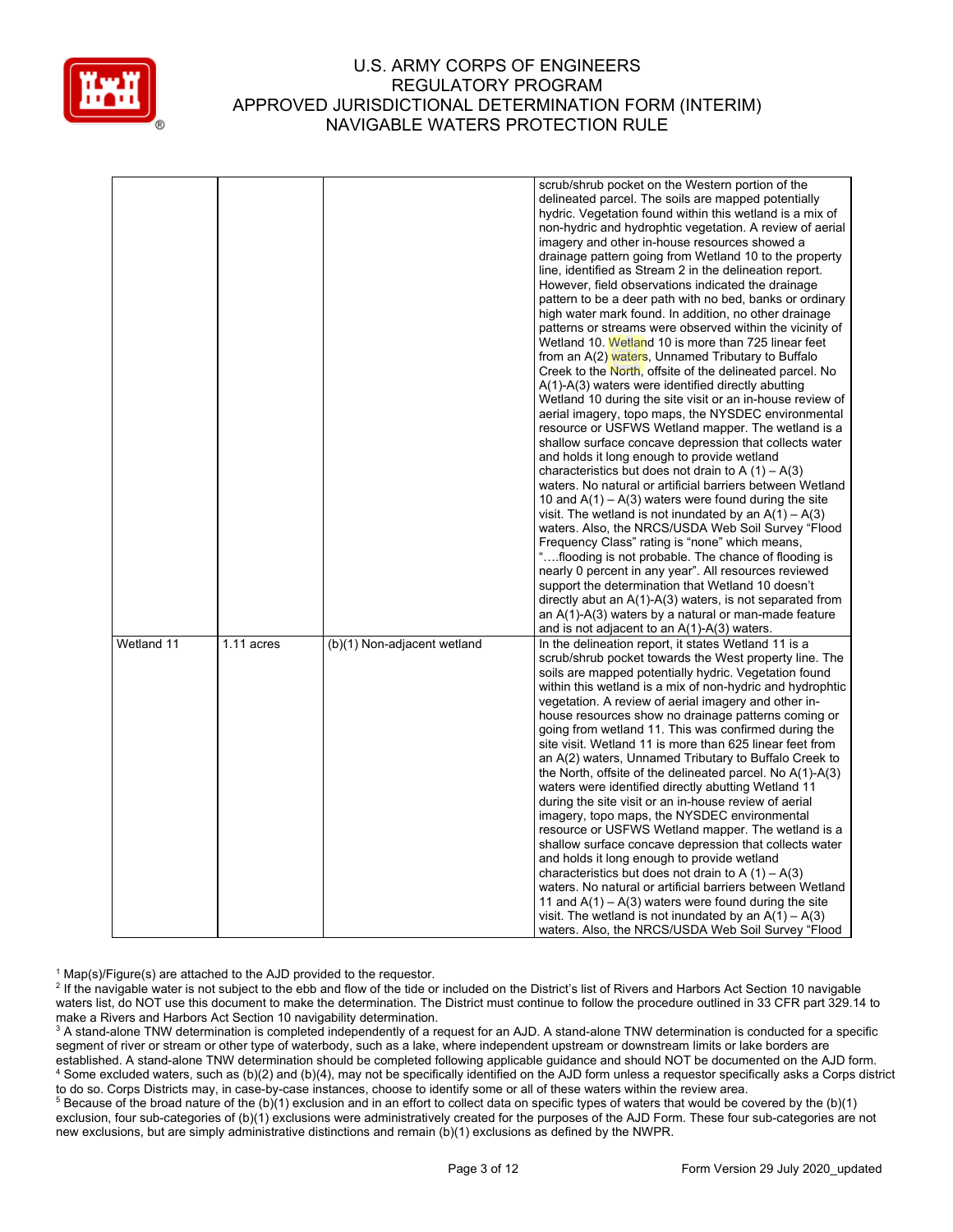

|            |              |                             | Frequency Class" rating is "none" which means,             |
|------------|--------------|-----------------------------|------------------------------------------------------------|
|            |              |                             | "flooding is not probable. The chance of flooding is       |
|            |              |                             | nearly 0 percent in any year". All resources reviewed      |
|            |              |                             | support the determination that Wetland 11 doesn't          |
|            |              |                             | directly abut an $A(1)-A(3)$ waters, is not separated from |
|            |              |                             | an $A(1)$ -A(3) waters by a natural or man-made feature    |
|            |              |                             | and is not adjacent to an $A(1)-A(3)$ waters.              |
|            |              |                             |                                                            |
| Wetland 13 | 0.75 acres   | (b)(1) Non-adjacent wetland | In the delineation report, it states Wetland 13 is a       |
|            |              |                             | scrub/shrub pocket in the center of the site. The soils    |
|            |              |                             | are mapped potentially hydric. Vegetation found within     |
|            |              |                             | this wetland is a mix of non-hydric and hydrophtic         |
|            |              |                             | vegetation. A review of aerial imagery and other in-       |
|            |              |                             | house resources show no drainage patterns coming or        |
|            |              |                             | going from wetland 13. This was confirmed during the       |
|            |              |                             | site visit. Wetland 13 is more than 375 linear feet from   |
|            |              |                             | an A(2) waters, Unnamed Tributary to Buffalo Creek to      |
|            |              |                             | the North, offsite of the delineated parcel. No A(1)-A(3)  |
|            |              |                             | waters were identified directly abutting Wetland 13        |
|            |              |                             | during the site visit or an in-house review of aerial      |
|            |              |                             | imagery, topo maps, the NYSDEC environmental               |
|            |              |                             | resource or USFWS Wetland mapper. The wetland is a         |
|            |              |                             | shallow surface concave depression that collects water     |
|            |              |                             | and holds it long enough to provide wetland                |
|            |              |                             | characteristics but does not drain to A $(1) - A(3)$       |
|            |              |                             | waters. No natural or artificial barriers between Wetland  |
|            |              |                             |                                                            |
|            |              |                             | 13 and $A(1) - A(3)$ waters were found during the site     |
|            |              |                             | visit. The wetland is not inundated by an $A(1) - A(3)$    |
|            |              |                             | waters. Also, the NRCS/USDA Web Soil Survey "Flood         |
|            |              |                             | Frequency Class" rating is "none" which means,             |
|            |              |                             | "flooding is not probable. The chance of flooding is       |
|            |              |                             | nearly 0 percent in any year". All resources reviewed      |
|            |              |                             | support the determination that Wetland 13 doesn't          |
|            |              |                             | directly abut an $A(1)-A(3)$ waters, is not separated from |
|            |              |                             | an $A(1)$ - $A(3)$ waters by a natural or man-made feature |
|            |              |                             | and is not adjacent to an $A(1)-A(3)$ waters.              |
| Wetland 14 | $0.27$ acres | (b)(1) Non-adjacent wetland | In the delineation report, it states Wetland 14 is a       |
|            |              |                             | scrub/shrub pocket in the center of the site. The soils    |
|            |              |                             | are mapped potentially hydric. Vegetation found within     |
|            |              |                             | this wetland is a mix of non-hydric and hydrophtic         |
|            |              |                             | vegetation. A review of aerial imagery and other in-       |
|            |              |                             | house resources show no drainage patterns coming or        |
|            |              |                             | going from wetland 14. This was confirmed during the       |
|            |              |                             | site visit. Wetland 14 is more than 675 linear feet from   |
|            |              |                             | an A(2) waters, Unnamed Tributary to Buffalo Creek to      |
|            |              |                             |                                                            |
|            |              |                             | the North, offsite of the delineated parcel. No A(1)-A(3)  |
|            |              |                             | waters were identified directly abutting Wetland 14        |
|            |              |                             | during the site visit or an in-house review of aerial      |
|            |              |                             | imagery, topo maps, the NYSDEC environmental               |
|            |              |                             | resource or USFWS Wetland mapper. The wetland is a         |
|            |              |                             | shallow surface concave depression that collects water     |
|            |              |                             | and holds it long enough to provide wetland                |
|            |              |                             | characteristics but does not drain to A $(1) - A(3)$       |
|            |              |                             | waters. No natural or artificial barriers between Wetland  |

 $1$  Map(s)/Figure(s) are attached to the AJD provided to the requestor.

<sup>2</sup> If the navigable water is not subject to the ebb and flow of the tide or included on the District's list of Rivers and Harbors Act Section 10 navigable waters list, do NOT use this document to make the determination. The District must continue to follow the procedure outlined in 33 CFR part 329.14 to make a Rivers and Harbors Act Section 10 navigability determination.

<sup>3</sup> A stand-alone TNW determination is completed independently of a request for an AJD. A stand-alone TNW determination is conducted for a specific segment of river or stream or other type of waterbody, such as a lake, where independent upstream or downstream limits or lake borders are established. A stand-alone TNW determination should be completed following applicable guidance and should NOT be documented on the AJD form. <sup>4</sup> Some excluded waters, such as (b)(2) and (b)(4), may not be specifically identified on the AJD form unless a requestor specifically asks a Corps district to do so. Corps Districts may, in case-by-case instances, choose to identify some or all of these waters within the review area.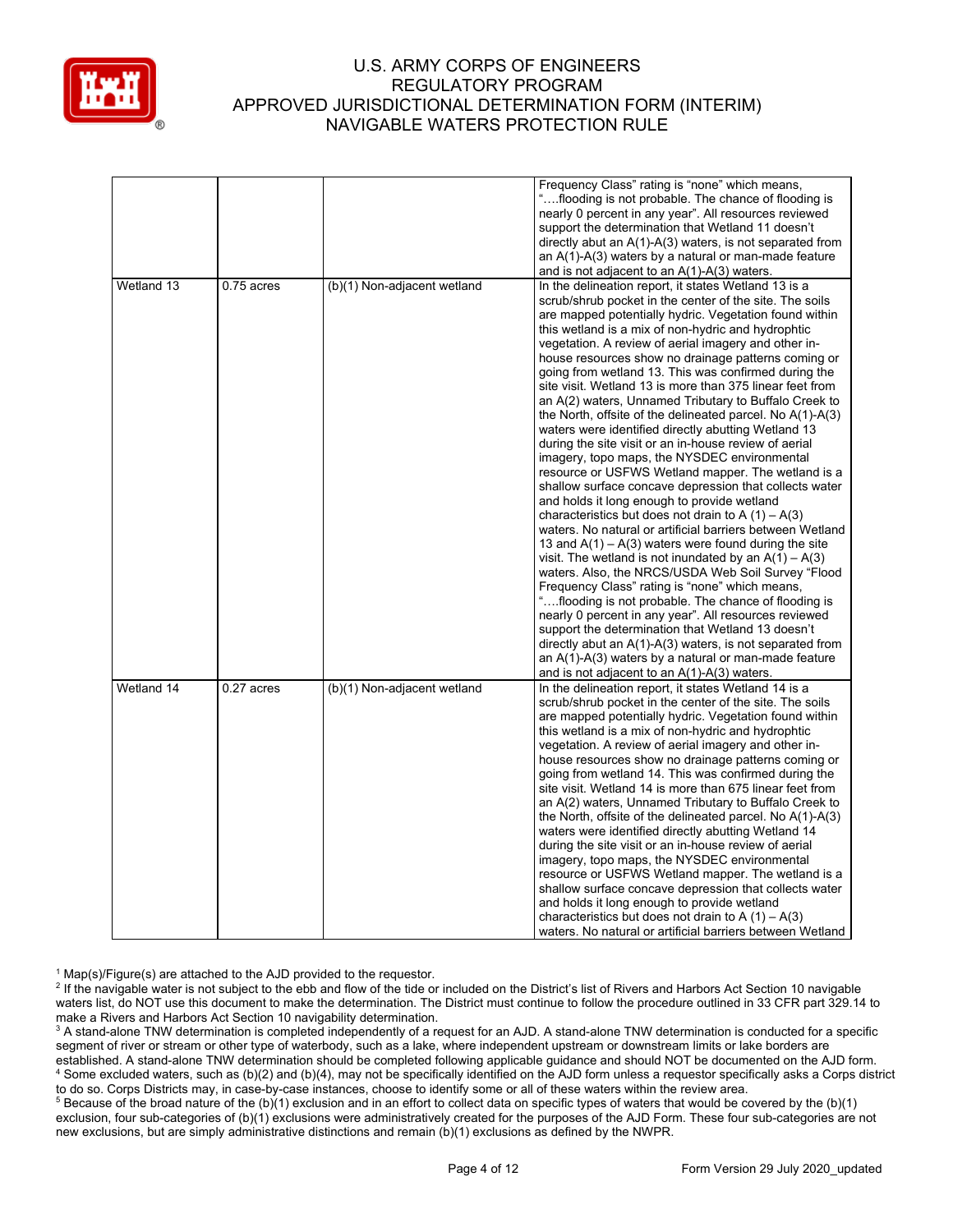

|            |            |                             | 14 and $A(1) - A(3)$ waters were found during the site<br>visit. The wetland is not inundated by an $A(1) - A(3)$<br>waters. Also, the NRCS/USDA Web Soil Survey "Flood<br>Frequency Class" rating is "none" which means,<br>"flooding is not probable. The chance of flooding is<br>nearly 0 percent in any year". All resources reviewed<br>support the determination that Wetland 14 doesn't<br>directly abut an $A(1)-A(3)$ waters, is not separated from<br>an $A(1)$ - $A(3)$ waters by a natural or man-made feature<br>and is not adjacent to an $A(1)-A(3)$ waters.                                                                                                                                                                                                                                                                                                                                                                                                                                                                                                                                                                                                                                                                                                                                                                                                                                                                                                                                                                                                                                                                                                                                                                                                                                                                                         |
|------------|------------|-----------------------------|----------------------------------------------------------------------------------------------------------------------------------------------------------------------------------------------------------------------------------------------------------------------------------------------------------------------------------------------------------------------------------------------------------------------------------------------------------------------------------------------------------------------------------------------------------------------------------------------------------------------------------------------------------------------------------------------------------------------------------------------------------------------------------------------------------------------------------------------------------------------------------------------------------------------------------------------------------------------------------------------------------------------------------------------------------------------------------------------------------------------------------------------------------------------------------------------------------------------------------------------------------------------------------------------------------------------------------------------------------------------------------------------------------------------------------------------------------------------------------------------------------------------------------------------------------------------------------------------------------------------------------------------------------------------------------------------------------------------------------------------------------------------------------------------------------------------------------------------------------------------|
| Wetland 16 | 6.01 acres | (b)(1) Non-adjacent wetland | In the delineation report, it states Wetland 16 is a<br>scrub-shrub pocket towards the West of the delineated<br>parcel adjacent to an actively maintained utility corridor<br>and the access road to the cell tower. The soils are<br>mapped potentially hydric. Vegetation found within this<br>wetland is a mix of non-hydric and hydrophtic<br>vegetation. A review of aerial imagery and other in-<br>house resources show no drainage patterns coming or<br>going from wetland 16. No cross culverts were located<br>along the access road during the site visit. No drainage<br>patterns or connections were observed during the site<br>between Wetland 16 and Wetlands 3, 9, 7or 10.<br>Wetland 16 is more than 2100 linear feet from an A(2)<br>waters, Unnamed Tributary to Buffalo Creek to the<br>East. No $A(1)-A(3)$ waters were identified directly<br>abutting Wetland 16 during the site visit or an in-house<br>review of aerial imagery, topo maps, the NYSDEC<br>environmental resource or USFWS Wetland mapper.<br>The wetland is a shallow surface concave depression<br>that collects water and holds it long enough to provide<br>wetland characteristics but does not drain to A $(1)$ –<br>A(3) waters. No natural or artificial barriers between<br>Wetland 16 and $A(1) - A(3)$ waters were found during<br>the site visit. The wetland is not inundated by an $A(1)$ –<br>A(3) waters. Also, the NRCS/USDA Web Soil Survey<br>"Flood Frequency Class" rating is "none" which means,<br>"flooding is not probable. The chance of flooding is<br>nearly 0 percent in any year". All resources reviewed<br>support the determination that Wetland 16 doesn't<br>directly abut an $A(1)-A(3)$ waters, is not separated from<br>an $A(1)$ - $A(3)$ waters by a natural or man-made feature<br>and is not adjacent to an $A(1)-A(3)$ waters. |
| Wetland 15 | 1.4 acres  | (b)(1) Non-adjacent wetland | In the delineation report, it states Wetland 15 is a<br>scrub/shrub pocket in the North portion of the site<br>adjacent to the access road to the cell tower. The soils<br>are mapped potentially hydric. Vegetation found within<br>this wetland is a mix of non-hydric and hydrophtic<br>vegetation. A review of aerial imagery and other in-<br>house resources show no drainage patterns coming or<br>going from wetland 15. This was confirmed during the<br>site visit. Wetland 15 is more than 250 linear feet from<br>an A(2) waters, Unnamed Tributary to Buffalo Creek to<br>the North, offsite of the delineated parcel. No $A(1)-A(3)$                                                                                                                                                                                                                                                                                                                                                                                                                                                                                                                                                                                                                                                                                                                                                                                                                                                                                                                                                                                                                                                                                                                                                                                                                   |

 $1$  Map(s)/Figure(s) are attached to the AJD provided to the requestor.

<sup>2</sup> If the navigable water is not subject to the ebb and flow of the tide or included on the District's list of Rivers and Harbors Act Section 10 navigable waters list, do NOT use this document to make the determination. The District must continue to follow the procedure outlined in 33 CFR part 329.14 to make a Rivers and Harbors Act Section 10 navigability determination.

<sup>3</sup> A stand-alone TNW determination is completed independently of a request for an AJD. A stand-alone TNW determination is conducted for a specific segment of river or stream or other type of waterbody, such as a lake, where independent upstream or downstream limits or lake borders are established. A stand-alone TNW determination should be completed following applicable guidance and should NOT be documented on the AJD form. <sup>4</sup> Some excluded waters, such as (b)(2) and (b)(4), may not be specifically identified on the AJD form unless a requestor specifically asks a Corps district to do so. Corps Districts may, in case-by-case instances, choose to identify some or all of these waters within the review area.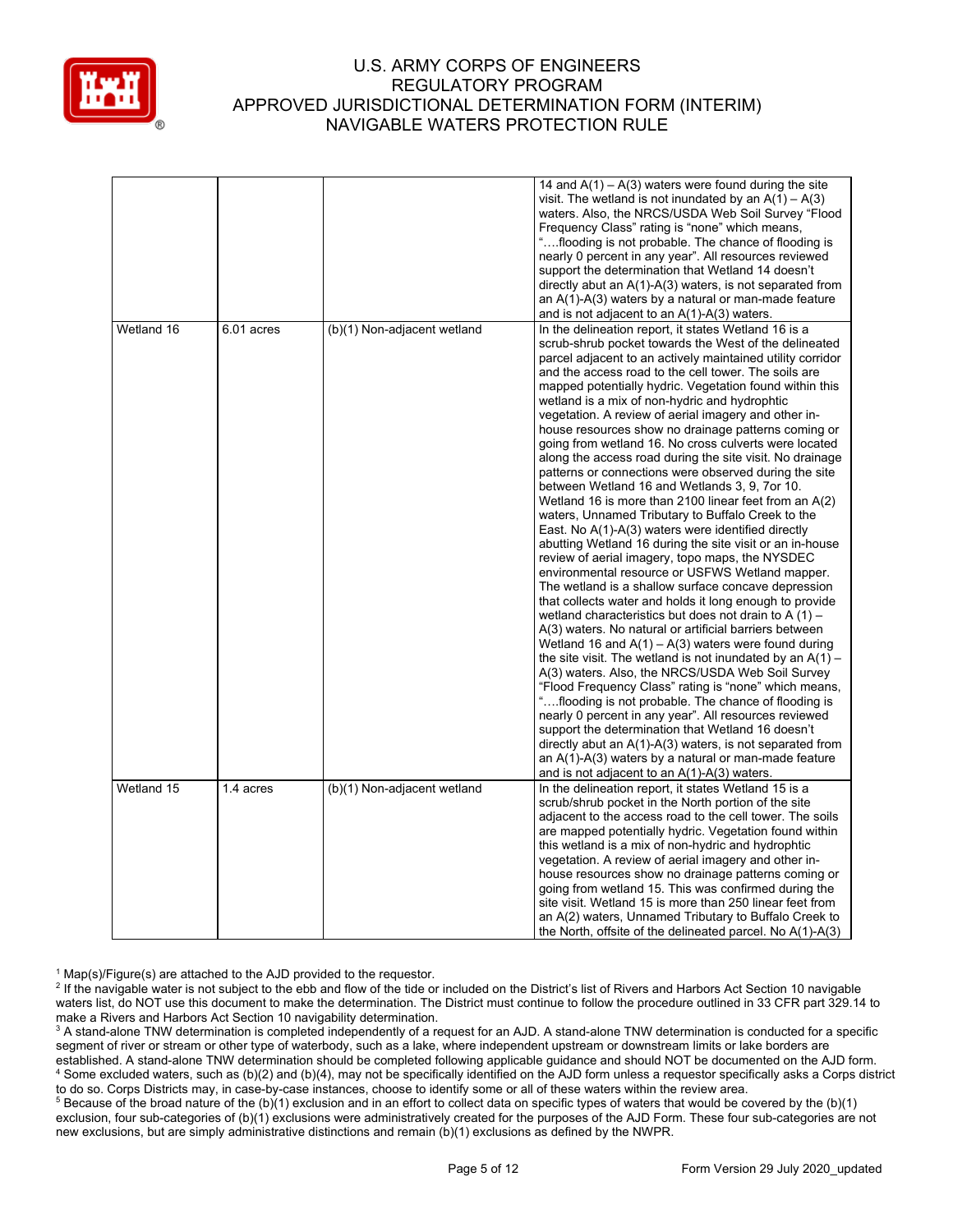

|           |              |                             | waters were identified directly abutting Wetland 15<br>during the site visit or an in-house review of aerial<br>imagery, topo maps, the NYSDEC environmental<br>resource or USFWS Wetland mapper. The wetland is a<br>shallow surface concave depression that collects water<br>and holds it long enough to provide wetland<br>characteristics but does not drain to A $(1) - A(3)$<br>waters. No natural or artificial barriers between Wetland<br>15 and $A(1) - A(3)$ waters were found during the site<br>visit. The wetland is not inundated by an $A(1) - A(3)$<br>waters. Also, the NRCS/USDA Web Soil Survey "Flood<br>Frequency Class" rating is "none" which means,<br>"flooding is not probable. The chance of flooding is<br>nearly 0 percent in any year". All resources reviewed<br>support the determination that Wetland 15 doesn't<br>directly abut an A(1)-A(3) waters, is not separated from<br>an A(1)-A(3) waters by a natural or man-made feature<br>and is not adjacent to an $A(1)-A(3)$ waters.                                                                                                                                                                                                                                                                                                                                                                                                                                                                                                                                                                      |
|-----------|--------------|-----------------------------|-----------------------------------------------------------------------------------------------------------------------------------------------------------------------------------------------------------------------------------------------------------------------------------------------------------------------------------------------------------------------------------------------------------------------------------------------------------------------------------------------------------------------------------------------------------------------------------------------------------------------------------------------------------------------------------------------------------------------------------------------------------------------------------------------------------------------------------------------------------------------------------------------------------------------------------------------------------------------------------------------------------------------------------------------------------------------------------------------------------------------------------------------------------------------------------------------------------------------------------------------------------------------------------------------------------------------------------------------------------------------------------------------------------------------------------------------------------------------------------------------------------------------------------------------------------------------------------------------|
| Wetland 2 | $0.14$ acres | (b)(1) Non-adjacent wetland | In the delineation report, it states Wetland 2 is a<br>scrub/shrub pocket in the Southeast corner of the site.<br>The soils are mapped potentially hydric.<br>Vegetation found within this wetland is a mix of non-<br>hydric and hydrophtic vegetation. A review of aerial<br>imagery and other in-house resources show no<br>drainage patterns coming or going from wetland 2. This<br>was confirmed during the site visit. Wetland 2 is more<br>than 250 linear feet from an A(2) waters, Unnamed<br>Tributary to Buffalo Creek to the East. No A(1)-A(3)<br>waters were identified directly abutting Wetland 2<br>during the site visit or an in-house review of aerial<br>imagery, topo maps, the NYSDEC environmental<br>resource or USFWS Wetland mapper. The wetland is a<br>shallow surface concave depression that collects water<br>and holds it long enough to provide wetland<br>characteristics but does not drain to A $(1) - A(3)$<br>waters. No natural or artificial barriers between Wetland<br>2 and $A(1) - A(3)$ waters were found during the site<br>visit. The wetland is not inundated by an $A(1) - A(3)$<br>waters. Also, the NRCS/USDA Web Soil Survey "Flood<br>Frequency Class" rating is "none" which means,<br>"flooding is not probable. The chance of flooding is<br>nearly 0 percent in any year". All resources reviewed<br>support the determination that Wetland 2 doesn't<br>directly abut an $A(1)-A(3)$ waters, is not separated from<br>an $A(1)$ - $A(3)$ waters by a natural or man-made feature<br>and is not adjacent to an $A(1)-A(3)$ waters. |
| Wetland 3 | 2.68 acres   | (b)(1) Non-adjacent wetland | In the delineation report, it states Wetland 3 is a<br>emergent pocket in the center of the site within an<br>actively maintained utility corridor. The soils are<br>mapped potentially hydric. Vegetation found within this<br>wetland is a mix of non-hydric and hydrophtic<br>vegetation. A review of aerial imagery and other in-                                                                                                                                                                                                                                                                                                                                                                                                                                                                                                                                                                                                                                                                                                                                                                                                                                                                                                                                                                                                                                                                                                                                                                                                                                                         |

 $1$  Map(s)/Figure(s) are attached to the AJD provided to the requestor.

<sup>&</sup>lt;sup>2</sup> If the navigable water is not subject to the ebb and flow of the tide or included on the District's list of Rivers and Harbors Act Section 10 navigable waters list, do NOT use this document to make the determination. The District must continue to follow the procedure outlined in 33 CFR part 329.14 to make a Rivers and Harbors Act Section 10 navigability determination.

<sup>&</sup>lt;sup>3</sup> A stand-alone TNW determination is completed independently of a request for an AJD. A stand-alone TNW determination is conducted for a specific segment of river or stream or other type of waterbody, such as a lake, where independent upstream or downstream limits or lake borders are established. A stand-alone TNW determination should be completed following applicable guidance and should NOT be documented on the AJD form. <sup>4</sup> Some excluded waters, such as (b)(2) and (b)(4), may not be specifically identified on the AJD form unless a requestor specifically asks a Corps district to do so. Corps Districts may, in case-by-case instances, choose to identify some or all of these waters within the review area.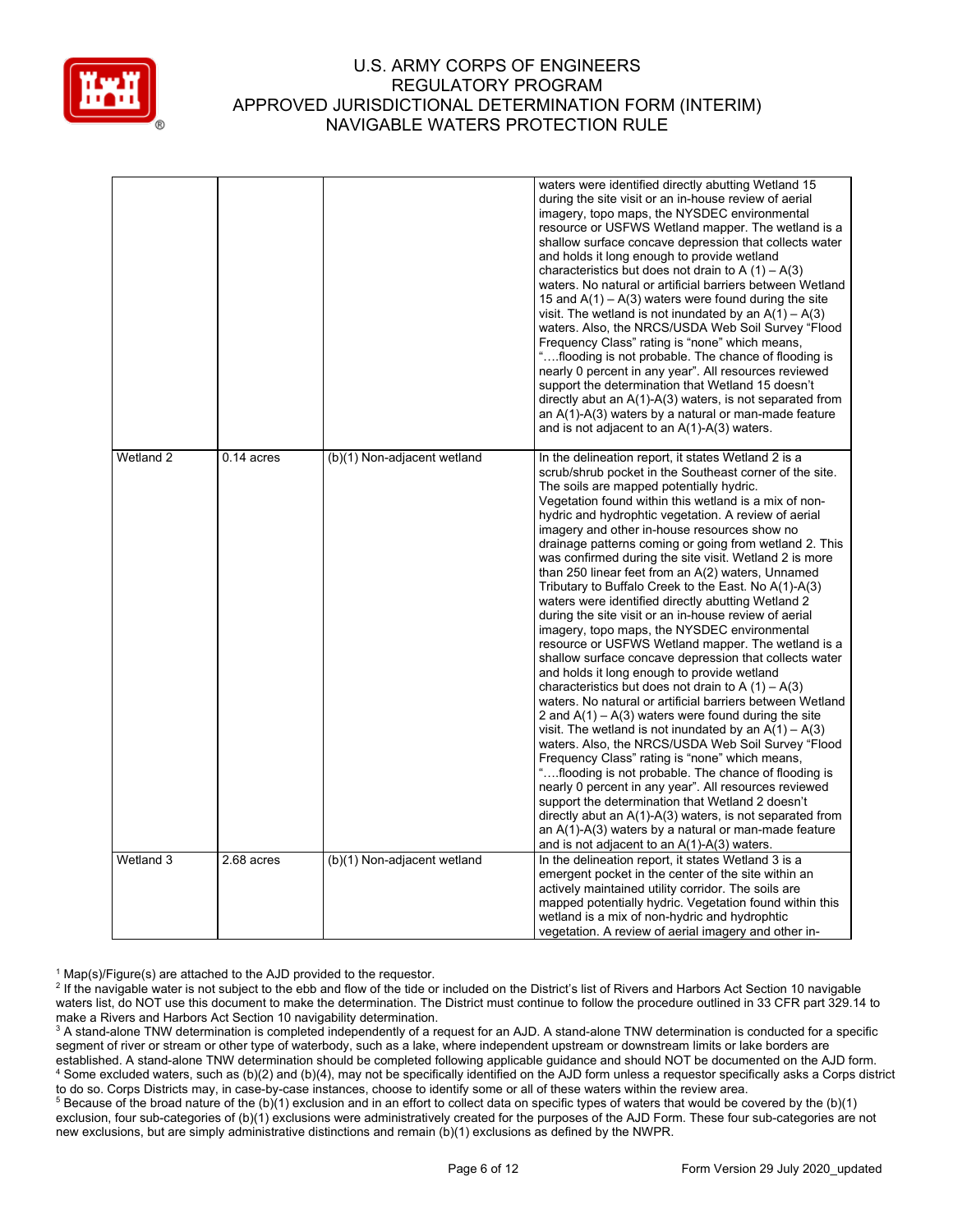

|           |              |                             | house resources show no drainage patterns coming or                                                         |
|-----------|--------------|-----------------------------|-------------------------------------------------------------------------------------------------------------|
|           |              |                             | going from wetland 3. This was confirmed during the                                                         |
|           |              |                             | site visit. Wetland 3 is more than 550 linear feet from an                                                  |
|           |              |                             | A(2) waters, Unnamed Tributary to Buffalo Creek to the                                                      |
|           |              |                             | East. No A(1)-A(3) waters were identified directly                                                          |
|           |              |                             | abutting Wetland 3 during the site visit or an in-house                                                     |
|           |              |                             | review of aerial imagery, topo maps, the NYSDEC                                                             |
|           |              |                             | environmental resource or USFWS Wetland mapper.                                                             |
|           |              |                             | The wetland is a shallow surface concave depression                                                         |
|           |              |                             | that collects water and holds it long enough to provide                                                     |
|           |              |                             | wetland characteristics but does not drain to A $(1)$ –                                                     |
|           |              |                             | A(3) waters. No natural or artificial barriers between                                                      |
|           |              |                             | Wetland 3 and $A(1) - A(3)$ waters were found during                                                        |
|           |              |                             | the site visit. The wetland is not inundated by an $A(1)$ –                                                 |
|           |              |                             | A(3) waters. Also, the NRCS/USDA Web Soil Survey                                                            |
|           |              |                             | "Flood Frequency Class" rating is "none" which means,                                                       |
|           |              |                             | "flooding is not probable. The chance of flooding is                                                        |
|           |              |                             | nearly 0 percent in any year". All resources reviewed                                                       |
|           |              |                             | support the determination that Wetland 3 doesn't                                                            |
|           |              |                             | directly abut an $A(1)-A(3)$ waters, is not separated from                                                  |
|           |              |                             | an A(1)-A(3) waters by a natural or man-made feature                                                        |
|           |              |                             | and is not adjacent to an $A(1)-A(3)$ waters.                                                               |
| Wetland 4 | $0.01$ acres | (b)(1) Non-adjacent wetland | In the delineation report, it states Wetland 4 is a scrub                                                   |
|           |              |                             | shrub pocket in the South area of the delineated site.                                                      |
|           |              |                             | The soils are mapped potentially hydric. Vegetation                                                         |
|           |              |                             | found within this wetland is a mix of non-hydric and                                                        |
|           |              |                             | hydrophtic vegetation. A review of aerial imagery and                                                       |
|           |              |                             | other in-house resources show no drainage patterns                                                          |
|           |              |                             | coming or going from wetland 4. This was confirmed                                                          |
|           |              |                             | during the site visit. Wetland 4 is more than 550 linear                                                    |
|           |              |                             | feet from an A(2) waters, Unnamed Tributary to Buffalo                                                      |
|           |              |                             | Creek to the East. No A(1)-A(3) waters were identified                                                      |
|           |              |                             | directly abutting Wetland 4 during the site visit or an in-                                                 |
|           |              |                             | house review of aerial imagery, topo maps, the                                                              |
|           |              |                             | NYSDEC environmental resource or USFWS Wetland                                                              |
|           |              |                             | mapper. The wetland is a shallow surface concave                                                            |
|           |              |                             | depression that collects water and holds it long enough                                                     |
|           |              |                             | to provide wetland characteristics but does not drain to                                                    |
|           |              |                             |                                                                                                             |
|           |              |                             |                                                                                                             |
|           |              |                             | $A(1) - A(3)$ waters. No natural or artificial barriers                                                     |
|           |              |                             | between Wetland 4 and $A(1) - A(3)$ waters were found                                                       |
|           |              |                             | during the site visit. The wetland is not inundated by an                                                   |
|           |              |                             | A(1) – A(3) waters. Also, the NRCS/USDA Web Soil                                                            |
|           |              |                             | Survey "Flood Frequency Class" rating is "none" which                                                       |
|           |              |                             | means, "flooding is not probable. The chance of                                                             |
|           |              |                             | flooding is nearly 0 percent in any year". All resources                                                    |
|           |              |                             | reviewed support the determination that Wetland 4                                                           |
|           |              |                             | doesn't directly abut an A(1)-A(3) waters, is not                                                           |
|           |              |                             | separated from an $A(1)-A(3)$ waters by a natural or                                                        |
|           |              |                             | man-made feature and is not adjacent to an $A(1)-A(3)$                                                      |
|           |              |                             | waters.                                                                                                     |
| Wetland 5 | $0.05$ acres | (b)(1) Non-adjacent wetland | In the delineation report, it states Wetland 5 is an<br>emergent pocket in the South area of the delineated |

 $1$  Map(s)/Figure(s) are attached to the AJD provided to the requestor.

<sup>&</sup>lt;sup>2</sup> If the navigable water is not subject to the ebb and flow of the tide or included on the District's list of Rivers and Harbors Act Section 10 navigable waters list, do NOT use this document to make the determination. The District must continue to follow the procedure outlined in 33 CFR part 329.14 to make a Rivers and Harbors Act Section 10 navigability determination.

<sup>&</sup>lt;sup>3</sup> A stand-alone TNW determination is completed independently of a request for an AJD. A stand-alone TNW determination is conducted for a specific segment of river or stream or other type of waterbody, such as a lake, where independent upstream or downstream limits or lake borders are established. A stand-alone TNW determination should be completed following applicable guidance and should NOT be documented on the AJD form. <sup>4</sup> Some excluded waters, such as (b)(2) and (b)(4), may not be specifically identified on the AJD form unless a requestor specifically asks a Corps district to do so. Corps Districts may, in case-by-case instances, choose to identify some or all of these waters within the review area.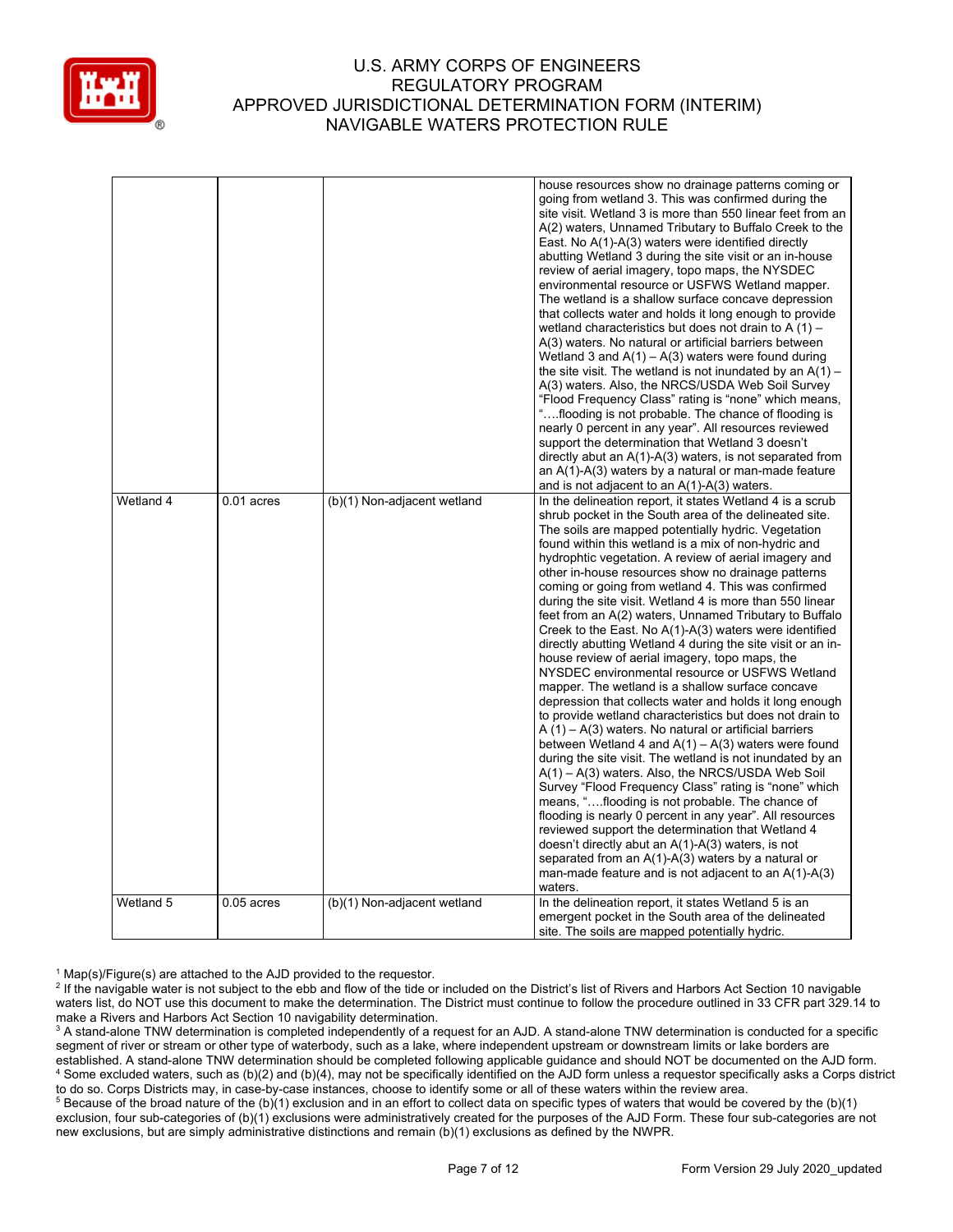

|           |              |                             | Vegetation found within this wetland is a mix of non-       |
|-----------|--------------|-----------------------------|-------------------------------------------------------------|
|           |              |                             | hydric and hydrophtic vegetation. During the site visit, it |
|           |              |                             | was observed the area around Wetland 5 has been             |
|           |              |                             | disturbed by old fills. A review of aerial imagery and      |
|           |              |                             | other in-house resources show no drainage patterns          |
|           |              |                             | coming or going from wetland 5. This was confirmed          |
|           |              |                             | during the site visit. Wetland 5 is more than 1000 linear   |
|           |              |                             | feet from an A(2) waters, Unnamed Tributary to Buffalo      |
|           |              |                             | Creek to the East. No $A(1)-A(3)$ waters were identified    |
|           |              |                             | directly abutting Wetland 5 during the site visit or an in- |
|           |              |                             | house review of aerial imagery, topo maps, the              |
|           |              |                             | NYSDEC environmental resource or USFWS Wetland              |
|           |              |                             | mapper. The wetland is a shallow surface concave            |
|           |              |                             |                                                             |
|           |              |                             | depression that collects water and holds it long enough     |
|           |              |                             | to provide wetland characteristics but does not drain to    |
|           |              |                             | $A(1) - A(3)$ waters. No natural or artificial barriers     |
|           |              |                             | between Wetland 5 and $A(1) - A(3)$ waters were found       |
|           |              |                             | during the site visit. The wetland is not inundated by an   |
|           |              |                             | $A(1) - A(3)$ waters. Also, the NRCS/USDA Web Soil          |
|           |              |                             | Survey "Flood Frequency Class" rating is "none" which       |
|           |              |                             | means, "flooding is not probable. The chance of             |
|           |              |                             | flooding is nearly 0 percent in any year". All resources    |
|           |              |                             | reviewed support the determination that Wetland 5           |
|           |              |                             | doesn't directly abut an $A(1)-A(3)$ waters, is not         |
|           |              |                             | separated from an $A(1)-A(3)$ waters by a natural or        |
|           |              |                             | man-made feature and is not adjacent to an $A(1)-A(3)$      |
|           |              |                             | waters.                                                     |
| Wetland 6 | $0.11$ acres | (b)(1) Non-adjacent wetland | In the delineation report, it states Wetland 6 is an        |
|           |              |                             | emergent pocket in the South area of the delineated         |
|           |              |                             | site. The soils are mapped potentially hydric.              |
|           |              |                             |                                                             |
|           |              |                             | Vegetation found within this wetland is a mix of non-       |
|           |              |                             | hydric and hydrophtic vegetation. A review of aerial        |
|           |              |                             | imagery and other in-house resources show no                |
|           |              |                             | drainage patterns coming or going from wetland 6. This      |
|           |              |                             | was confirmed during the site visit. Wetland 6 is more      |
|           |              |                             | than 1100 linear feet from an A(2) waters, Unnamed          |
|           |              |                             | Tributary to Buffalo Creek to the East. No A(1)-A(3)        |
|           |              |                             | waters were identified directly abutting Wetland 6          |
|           |              |                             | during the site visit or an in-house review of aerial       |
|           |              |                             | imagery, topo maps, the NYSDEC environmental                |
|           |              |                             | resource or USFWS Wetland mapper. The wetland is a          |
|           |              |                             | shallow surface concave depression that collects water      |
|           |              |                             | and holds it long enough to provide wetland                 |
|           |              |                             | characteristics but does not drain to A $(1) - A(3)$        |
|           |              |                             | waters. No natural or artificial barriers between Wetland   |
|           |              |                             | 6 and $A(1) - A(3)$ waters were found during the site       |
|           |              |                             | visit. The wetland is not inundated by an $A(1) - A(3)$     |
|           |              |                             | waters. Also, the NRCS/USDA Web Soil Survey "Flood          |
|           |              |                             | Frequency Class" rating is "none" which means,              |
|           |              |                             | "flooding is not probable. The chance of flooding is        |
|           |              |                             | nearly 0 percent in any year". All resources reviewed       |
|           |              |                             | support the determination that Wetland 6 doesn't            |

 $1$  Map(s)/Figure(s) are attached to the AJD provided to the requestor.

<sup>2</sup> If the navigable water is not subject to the ebb and flow of the tide or included on the District's list of Rivers and Harbors Act Section 10 navigable waters list, do NOT use this document to make the determination. The District must continue to follow the procedure outlined in 33 CFR part 329.14 to make a Rivers and Harbors Act Section 10 navigability determination.

<sup>3</sup> A stand-alone TNW determination is completed independently of a request for an AJD. A stand-alone TNW determination is conducted for a specific segment of river or stream or other type of waterbody, such as a lake, where independent upstream or downstream limits or lake borders are established. A stand-alone TNW determination should be completed following applicable guidance and should NOT be documented on the AJD form. <sup>4</sup> Some excluded waters, such as (b)(2) and (b)(4), may not be specifically identified on the AJD form unless a requestor specifically asks a Corps district to do so. Corps Districts may, in case-by-case instances, choose to identify some or all of these waters within the review area.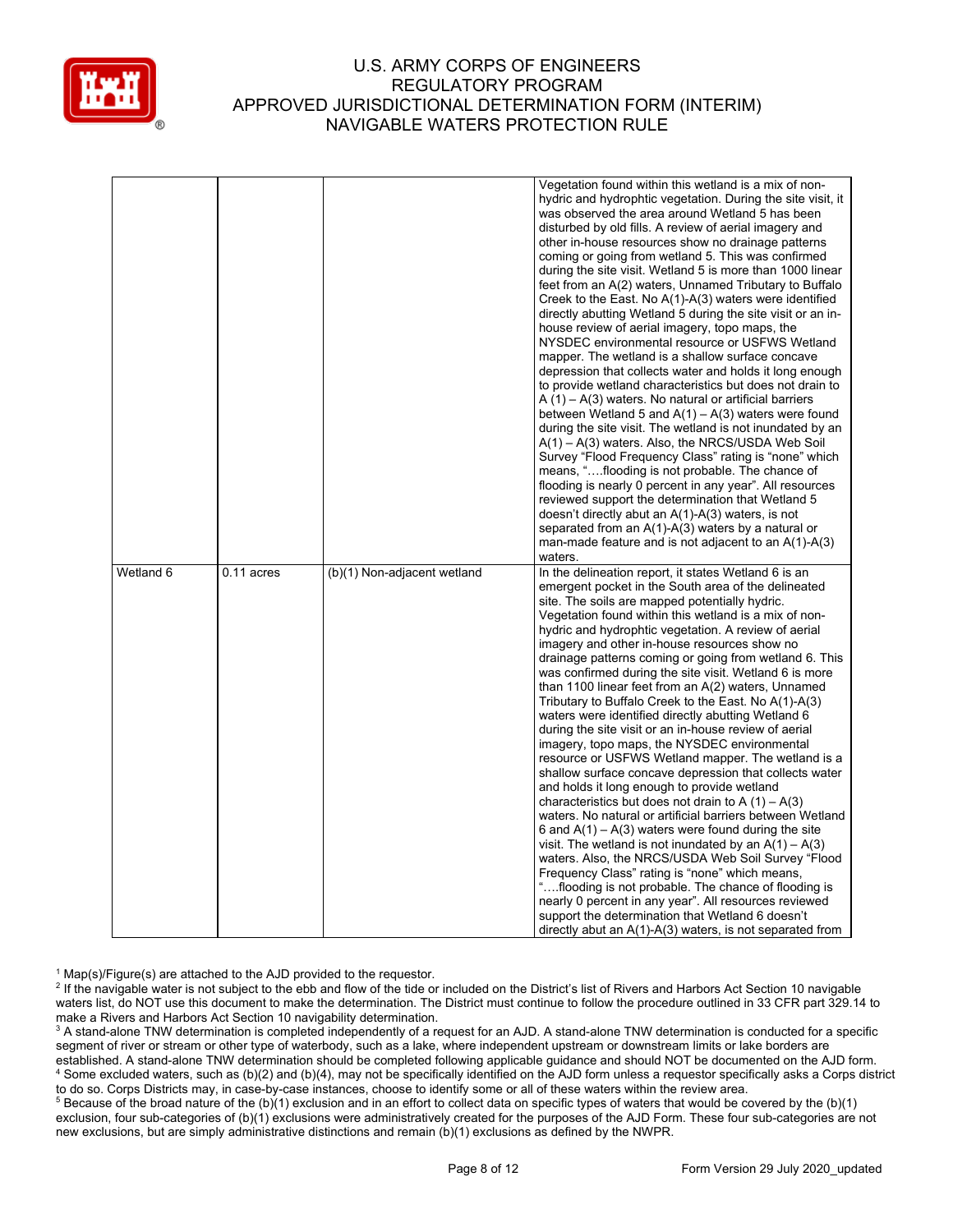

|           |              |                             | an A(1)-A(3) waters by a natural or man-made feature       |
|-----------|--------------|-----------------------------|------------------------------------------------------------|
|           |              |                             | and is not adjacent to an $A(1)-A(3)$ waters.              |
| Wetland 7 | 2.94 acres   | (b)(1) Non-adjacent wetland | In the delineation report, it states Wetland 7 is an       |
|           |              |                             | emergent pocket towards the West side of the               |
|           |              |                             | delineated parcel within an actively maintained utility    |
|           |              |                             | corridor. The soils are mapped potentially hydric.         |
|           |              |                             | Vegetation found within this wetland is a mix of non-      |
|           |              |                             | hydric and hydrophtic vegetation. A review of aerial       |
|           |              |                             | imagery and other in-house resources show no               |
|           |              |                             | drainage patterns coming or going from wetland 7.          |
|           |              |                             | Wetland 7 directly abuts the cell phone tower access       |
|           |              |                             | road. No cross culverts were located along the access      |
|           |              |                             | road during the site visit. No drainage patterns or        |
|           |              |                             | connections were observed during the site between          |
|           |              |                             | Wetland 7 and Wetland 3, 9 or 16. Wetland 7 is more        |
|           |              |                             | than 2100 linear feet from an A(2) waters, Unnamed         |
|           |              |                             | Tributary to Buffalo Creek to the East. No A(1)-A(3)       |
|           |              |                             | waters were identified directly abutting Wetland 7         |
|           |              |                             | during the site visit or an in-house review of aerial      |
|           |              |                             | imagery, topo maps, the NYSDEC environmental               |
|           |              |                             | resource or USFWS Wetland mapper. The wetland is a         |
|           |              |                             | shallow surface concave depression that collects water     |
|           |              |                             | and holds it long enough to provide wetland                |
|           |              |                             | characteristics but does not drain to A $(1) - A(3)$       |
|           |              |                             | waters. No natural or artificial barriers between Wetland  |
|           |              |                             | 7 and $A(1) - A(3)$ waters were found during the site      |
|           |              |                             | visit. The wetland is not inundated by an $A(1) - A(3)$    |
|           |              |                             | waters. Also, the NRCS/USDA Web Soil Survey "Flood         |
|           |              |                             | Frequency Class" rating is "none" which means,             |
|           |              |                             | "flooding is not probable. The chance of flooding is       |
|           |              |                             | nearly 0 percent in any year". All resources reviewed      |
|           |              |                             | support the determination that Wetland 7 doesn't           |
|           |              |                             | directly abut an $A(1)-A(3)$ waters, is not separated from |
|           |              |                             | an $A(1)-A(3)$ waters by a natural or man-made feature     |
|           |              |                             | and is not adjacent to an $A(1)-A(3)$ waters.              |
| Wetland 8 | $0.32$ acres | (b)(1) Non-adjacent wetland | In the delineation report, it states Wetland 8 is an       |
|           |              |                             | emergent pocket in the South area of the delineated        |
|           |              |                             | site. The soils are mapped potentially hydric.             |
|           |              |                             | Vegetation found within this wetland is a mix of non-      |
|           |              |                             | hydric and hydrophtic vegetation. A review of aerial       |
|           |              |                             | imagery and other in-house resources show no               |
|           |              |                             | drainage patterns coming or going from wetland 8. This     |
|           |              |                             | was confirmed during the site visit. Wetland 8 is more     |
|           |              |                             | than 1150 linear feet from an A(2) waters, Unnamed         |
|           |              |                             | Tributary to Buffalo Creek to the East. No A(1)-A(3)       |
|           |              |                             | waters were identified directly abutting Wetland 8         |
|           |              |                             | during the site visit or an in-house review of aerial      |
|           |              |                             | imagery, topo maps, the NYSDEC environmental               |
|           |              |                             | resource or USFWS Wetland mapper. The wetland is a         |
|           |              |                             | shallow surface concave depression that collects water     |
|           |              |                             | and holds it long enough to provide wetland                |
|           |              |                             | characteristics but does not drain to A $(1) - A(3)$       |
|           |              |                             | waters. No natural or artificial barriers between Wetland  |

 $1$  Map(s)/Figure(s) are attached to the AJD provided to the requestor.

<sup>2</sup> If the navigable water is not subject to the ebb and flow of the tide or included on the District's list of Rivers and Harbors Act Section 10 navigable waters list, do NOT use this document to make the determination. The District must continue to follow the procedure outlined in 33 CFR part 329.14 to make a Rivers and Harbors Act Section 10 navigability determination.

<sup>3</sup> A stand-alone TNW determination is completed independently of a request for an AJD. A stand-alone TNW determination is conducted for a specific segment of river or stream or other type of waterbody, such as a lake, where independent upstream or downstream limits or lake borders are established. A stand-alone TNW determination should be completed following applicable guidance and should NOT be documented on the AJD form. <sup>4</sup> Some excluded waters, such as (b)(2) and (b)(4), may not be specifically identified on the AJD form unless a requestor specifically asks a Corps district to do so. Corps Districts may, in case-by-case instances, choose to identify some or all of these waters within the review area.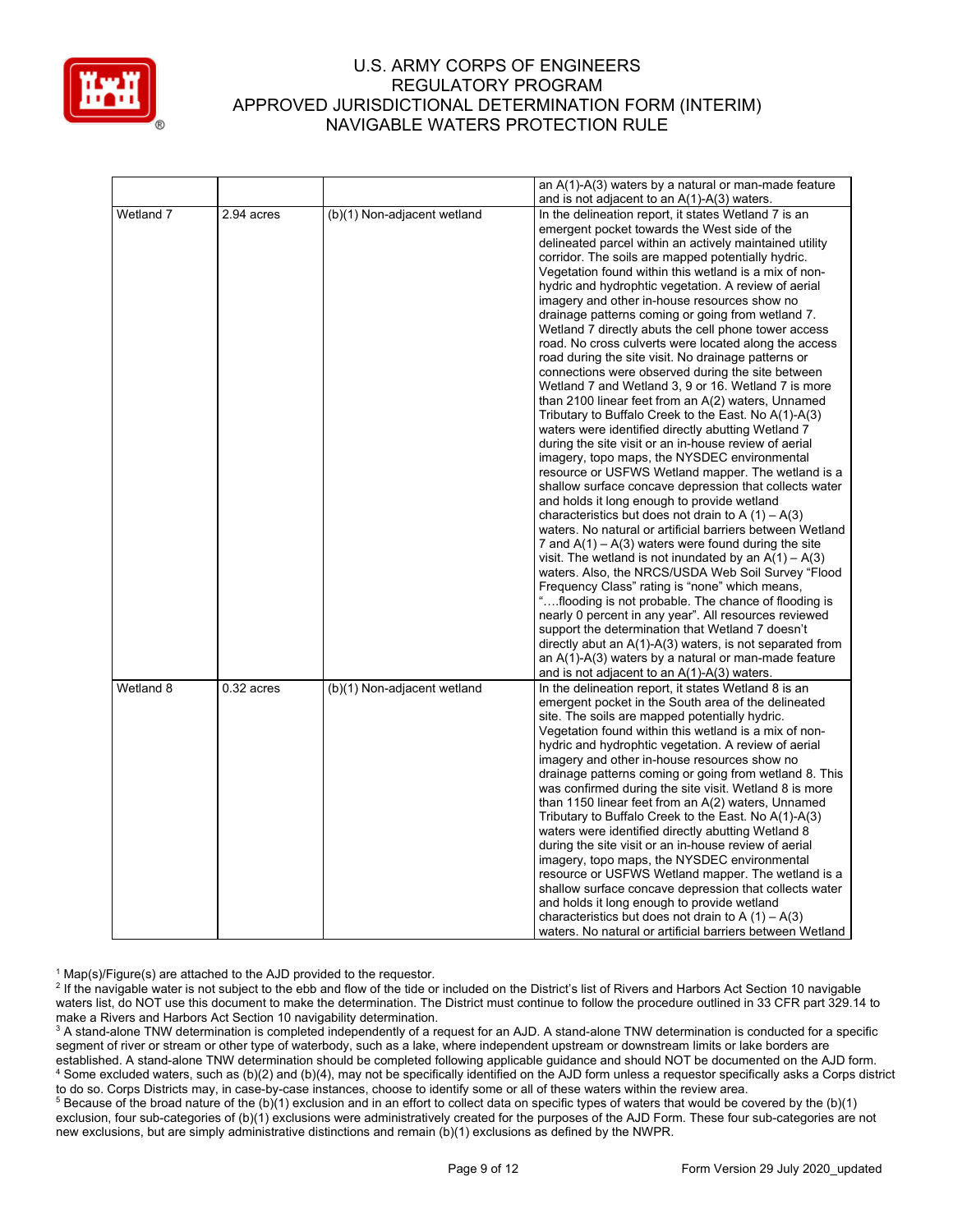

|           |            |                             | 8 and $A(1) - A(3)$ waters were found during the site<br>visit. The wetland is not inundated by an $A(1) - A(3)$<br>waters. Also, the NRCS/USDA Web Soil Survey "Flood<br>Frequency Class" rating is "none" which means,<br>"flooding is not probable. The chance of flooding is<br>nearly 0 percent in any year". All resources reviewed<br>support the determination that Wetland 8 doesn't<br>directly abut an $A(1)-A(3)$ waters, is not separated from<br>an $A(1)$ - $A(3)$ waters by a natural or man-made feature<br>and is not adjacent to an A(1)-A(3) waters.                                                                                                                                                                                                                                                                                                                                                                                                                                                                                                                                                                                                                                                                                                                                                                                                                                                                                                                                                                                                                                                                                                                                                                                                                                                                                            |
|-----------|------------|-----------------------------|---------------------------------------------------------------------------------------------------------------------------------------------------------------------------------------------------------------------------------------------------------------------------------------------------------------------------------------------------------------------------------------------------------------------------------------------------------------------------------------------------------------------------------------------------------------------------------------------------------------------------------------------------------------------------------------------------------------------------------------------------------------------------------------------------------------------------------------------------------------------------------------------------------------------------------------------------------------------------------------------------------------------------------------------------------------------------------------------------------------------------------------------------------------------------------------------------------------------------------------------------------------------------------------------------------------------------------------------------------------------------------------------------------------------------------------------------------------------------------------------------------------------------------------------------------------------------------------------------------------------------------------------------------------------------------------------------------------------------------------------------------------------------------------------------------------------------------------------------------------------|
| Wetland 9 | 2.68 acres | (b)(1) Non-adjacent wetland | In the delineation report, it states Wetland 9 is a<br>scrub/shrub pocket on the West side of the delineated<br>parcel. The soils are mapped potentially hydric.<br>Vegetation found within this wetland is a mix of non-<br>hydric and hydrophtic vegetation. A review of aerial<br>imagery and other in-house resources show no<br>drainage patterns coming or going from wetland 9. This<br>was confirmed during the site visit. Wetland 9 directly<br>abuts the cell phone tower access road. No cross<br>culverts were located along the access road during the<br>site visit. No drainage patterns or connections were<br>observed during the site visit between Wetland 9 and<br>Wetland 7 or 16. Wetland 9 is more than 2800 linear<br>feet from an A(2) waters, Unnamed Tributary to Buffalo<br>Creek to the East. No A(1)-A(3) waters were identified<br>directly abutting Wetland 9 during the site visit or an in-<br>house review of aerial imagery, topo maps, the<br>NYSDEC environmental resource or USFWS Wetland<br>mapper. The wetland is a shallow surface concave<br>depression that collects water and holds it long enough<br>to provide wetland characteristics but does not drain to<br>$A(1) - A(3)$ waters. No natural or artificial barriers<br>between Wetland 9 and $A(1) - A(3)$ waters were found<br>during the site visit. The wetland is not inundated by an<br>$A(1) - A(3)$ waters. Also, the NRCS/USDA Web Soil<br>Survey "Flood Frequency Class" rating is "none" which<br>means, "flooding is not probable. The chance of<br>flooding is nearly 0 percent in any year". All resources<br>reviewed support the determination that Wetland 9<br>doesn't directly abut an A(1)-A(3) waters, is not<br>separated from an $A(1)-A(3)$ waters by a natural or<br>man-made feature and is not adjacent to an $A(1)-A(3)$<br>waters. |

## **III. SUPPORTING INFORMATION**

- **A. Select/enter all resources** that were used to aid in this determination and attach data/maps to this document and/or references/citations in the administrative record, as appropriate.
	- **\_X\_** Information submitted by, or on behalf of, the applicant/consultant: North America Park dated October 2019 submitted by EDI and received June 2020*.*

This information is sufficient for purposes of this AJD.

 $1$  Map(s)/Figure(s) are attached to the AJD provided to the requestor.

<sup>&</sup>lt;sup>2</sup> If the navigable water is not subject to the ebb and flow of the tide or included on the District's list of Rivers and Harbors Act Section 10 navigable waters list, do NOT use this document to make the determination. The District must continue to follow the procedure outlined in 33 CFR part 329.14 to make a Rivers and Harbors Act Section 10 navigability determination.

<sup>&</sup>lt;sup>3</sup> A stand-alone TNW determination is completed independently of a request for an AJD. A stand-alone TNW determination is conducted for a specific segment of river or stream or other type of waterbody, such as a lake, where independent upstream or downstream limits or lake borders are established. A stand-alone TNW determination should be completed following applicable guidance and should NOT be documented on the AJD form. <sup>4</sup> Some excluded waters, such as (b)(2) and (b)(4), may not be specifically identified on the AJD form unless a requestor specifically asks a Corps district to do so. Corps Districts may, in case-by-case instances, choose to identify some or all of these waters within the review area.

 $5$  Because of the broad nature of the (b)(1) exclusion and in an effort to collect data on specific types of waters that would be covered by the (b)(1) exclusion, four sub-categories of (b)(1) exclusions were administratively created for the purposes of the AJD Form. These four sub-categories are not new exclusions, but are simply administrative distinctions and remain (b)(1) exclusions as defined by the NWPR.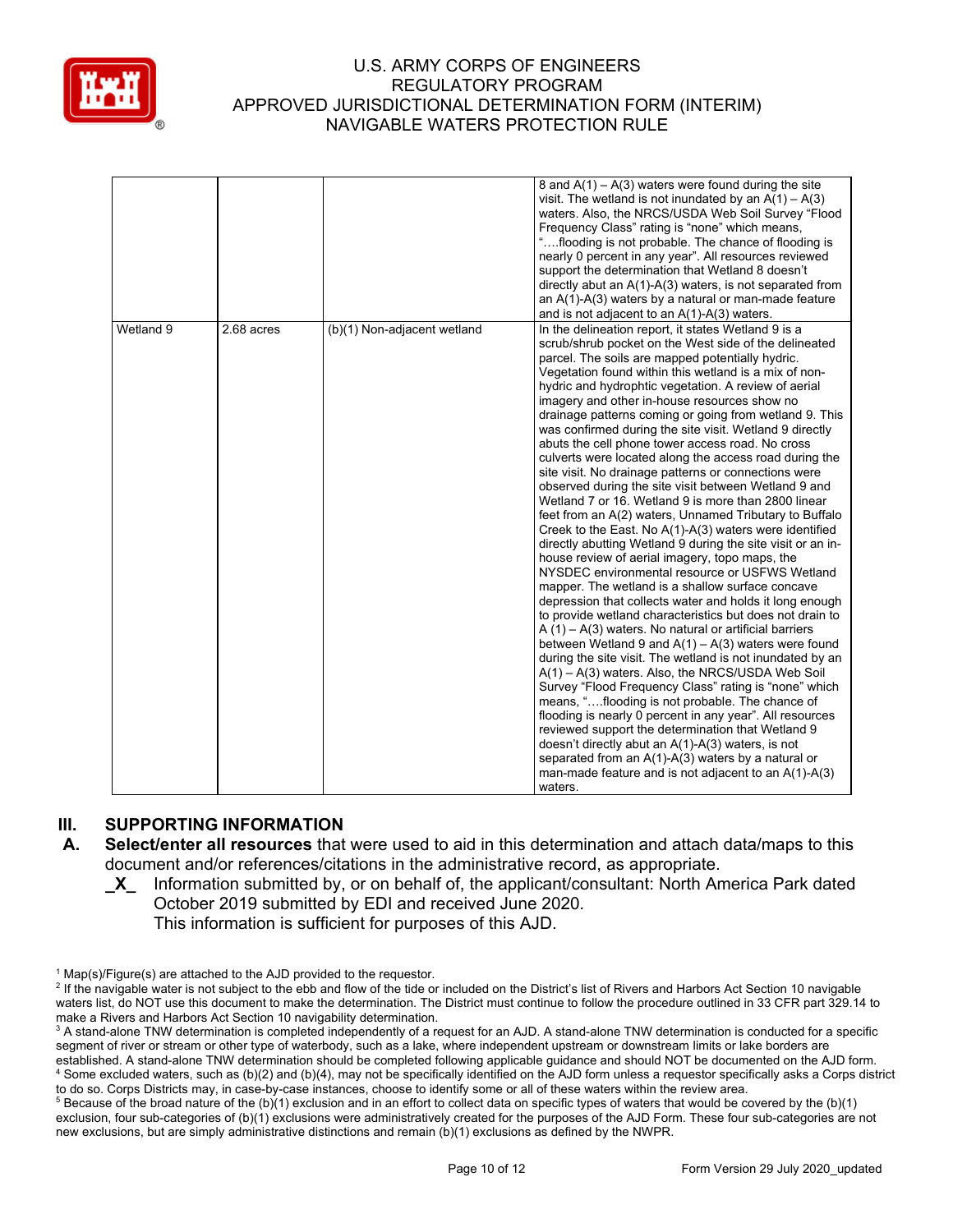

Rationale: N/A

- **\_X\_** Data sheets prepared by the Corps: *Title(s) and/or date(s).*
- **\_\_X** Photographs: Bing/Google Maps, Google Earth, Eagleview Connect
- **\_X\_** Corps Site visit(s) conducted on: July 14, 2020
	- **\_\_** Previous Jurisdictional Determinations (AJDs or PJDs): *ORM Number(s) and date(s).*
- **\_X\_** Antecedent Precipitation Tool: *provide detailed discussion in Section III.B.*
- **\_X\_** USDA NRCS Soil Survey: USDA/NRCS Web Soil Survey accessed November 5, 2020
- **\_\_X** USFWS NWI maps: USFWS Wetland Mapper accessed November 5, 2020
- **\_X\_** USGS topographic maps: USGS Orchard Park Quad

## **Other data sources used to aid in this determination:**

| Data Source (select)       | Name and/or date and other relevant information                |
|----------------------------|----------------------------------------------------------------|
| <b>USGS Sources</b>        | $N/A$ .                                                        |
| <b>USDA Sources</b>        | $N/A$ .                                                        |
| <b>NOAA Sources</b>        | $N/A$ .                                                        |
| <b>USACE Sources</b>       | $N/A$ .                                                        |
| State/Local/Tribal Sources | NYSDEC Environmental Resource Mapper accessed November 4, 2020 |
| <b>Other Sources</b>       | N/A.                                                           |

## B. **Typical year assessment(s):**

The APT pulls precipitation data from NOAA's Daily Global Historical Climatology Network. The APT evaluates normal precipitation conditions based on the three 30-day periods preceding the observation date. For each period, a weighted condition value is assigned by determining whether the 30-day precipitation total falls within, above, or below the 70th and 30th percentiles for totals from the same date range over the preceding 30 years. The APT then makes a determination of "normal," "wetter than normal," or "drier than normal" based on the condition value sum. The APT also displays results generated via the Palmer Drought Severity Index and the University of Delaware WebWIMP.

An APT evaluation was run, associated with Google Earth Aerial photos for 1995, 2002, 2006, 2011 and 2018. The evaluation was run for the HUC 12 watershed, since there were no weather stations in the immediate vicinity of the site. The APT analysis shows that aerial imagery was taken during various conditions, including wet and dry seasons. As indicated, none of the aerials show potential evidence of inundation or unidentified a(2) or a(3) waters which could affect the jurisdictional calls for the waters determined to be excluded.

| Latitude | Longitude Date             |       | <b>PDSI PDSI Class</b> | Season          | <b>ARC</b>   | <b>Antecedent Precip</b> |
|----------|----------------------------|-------|------------------------|-----------------|--------------|--------------------------|
|          |                            | Value |                        |                 | <b>Score</b> | <b>Condition</b>         |
|          | 42.84332 -78.7166 3/1/1995 |       | $-1.26$ Mild drought   | Wet Season  14  |              | Normal Conditions        |
|          | 42.84332 -78.7166 4/1/2002 | 0.77  | Incipient wetness      | Wet Season   18 |              | Wetter than              |
|          |                            |       |                        |                 |              | <b>INormal</b>           |

 $1$  Map(s)/Figure(s) are attached to the AJD provided to the requestor.

<sup>&</sup>lt;sup>2</sup> If the navigable water is not subject to the ebb and flow of the tide or included on the District's list of Rivers and Harbors Act Section 10 navigable waters list, do NOT use this document to make the determination. The District must continue to follow the procedure outlined in 33 CFR part 329.14 to make a Rivers and Harbors Act Section 10 navigability determination.

<sup>&</sup>lt;sup>3</sup> A stand-alone TNW determination is completed independently of a request for an AJD. A stand-alone TNW determination is conducted for a specific segment of river or stream or other type of waterbody, such as a lake, where independent upstream or downstream limits or lake borders are established. A stand-alone TNW determination should be completed following applicable guidance and should NOT be documented on the AJD form. <sup>4</sup> Some excluded waters, such as (b)(2) and (b)(4), may not be specifically identified on the AJD form unless a requestor specifically asks a Corps district to do so. Corps Districts may, in case-by-case instances, choose to identify some or all of these waters within the review area.

 $5$  Because of the broad nature of the (b)(1) exclusion and in an effort to collect data on specific types of waters that would be covered by the (b)(1) exclusion, four sub-categories of (b)(1) exclusions were administratively created for the purposes of the AJD Form. These four sub-categories are not new exclusions, but are simply administrative distinctions and remain (b)(1) exclusions as defined by the NWPR.